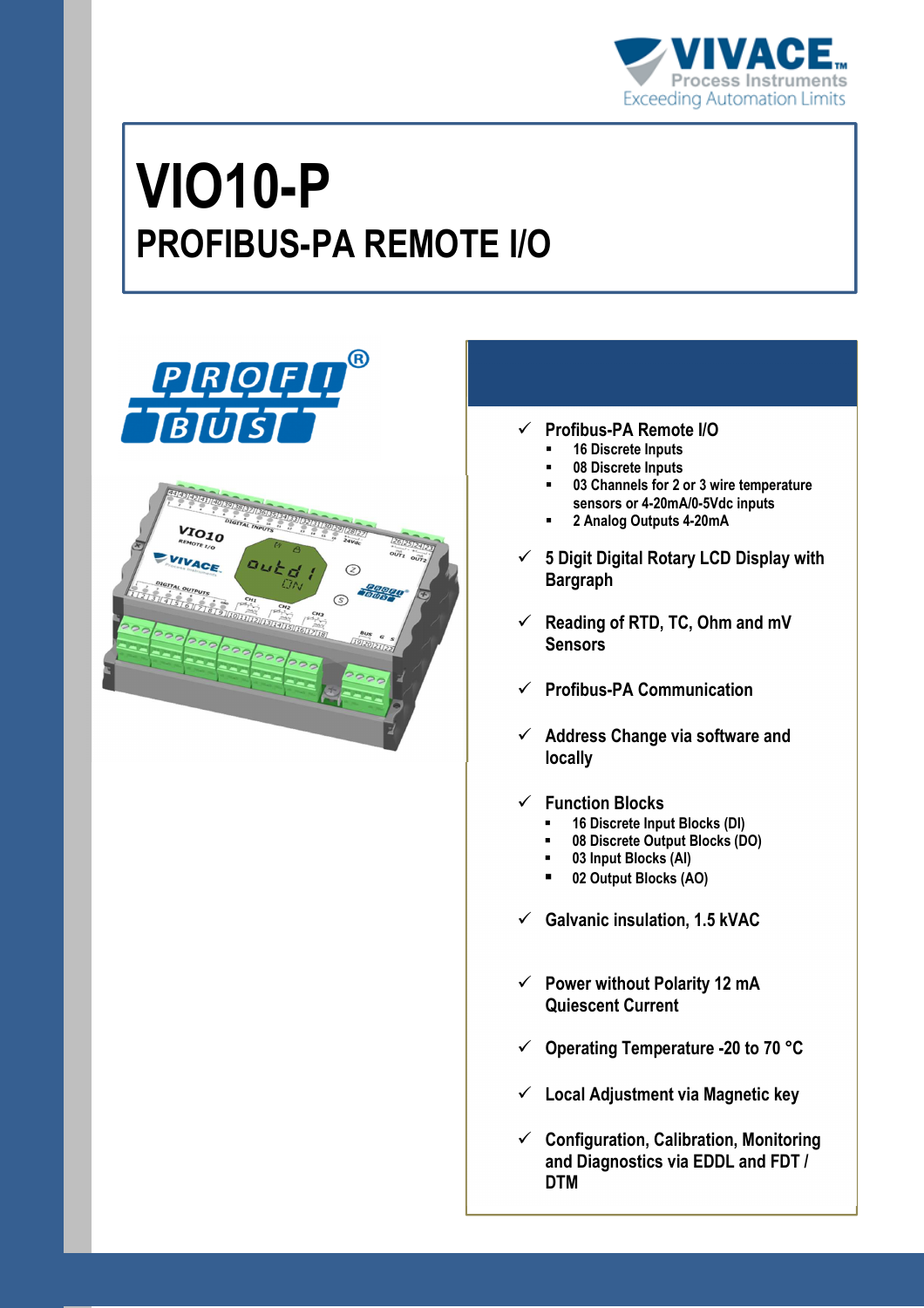#### **DESCRIPTION**

VIO10-P remote is a member of Vivace Process Instruments' family of Profibus-PA devices, designed for field installation or DIN rail paneling.

The remote is powered by a voltage of 9 to 32 Vdc and it has 16 discrete inputs and 8 discrete open collector outputs plus 3 inputs for two- or three-wire temperature sensors (various types of sensors such as thermocouples and RTDs, (0 - 5Vdc) or current (4 - 20mA) analog inputs, configured by the user. In addition, two analog outputs 4 - 20 mA, according to user settings.

Through a Profibus-PA configurator, you can configure the parameters of the Profibus-PA remote, the input and output channels, and verify calibrations, diagnostics and monitors. In addition, it is possible to configure the VIO10-P via local adjustment using a magnetic key.

The VIO10-P is connected to the Profibus-DP network via a DP / PA coupler, using a pair of twisted and shielded wires. The Profibus-PA technology allows the interconnection of several devices in a single network, allowing the construction of large control systems. The VIO10-P works with the concept of functional blocks such as Input and Output Discrete, Input and Output Analog and Transducer Blocks.

#### **SENSOR CONNECTION – CH1 to CH3**



RTD or 2-wire resistive connection RTD or 3-wire resistive connection







TC or mV connection. The state of the state of the state of the 4-20 mA or 0-5 Vdc connection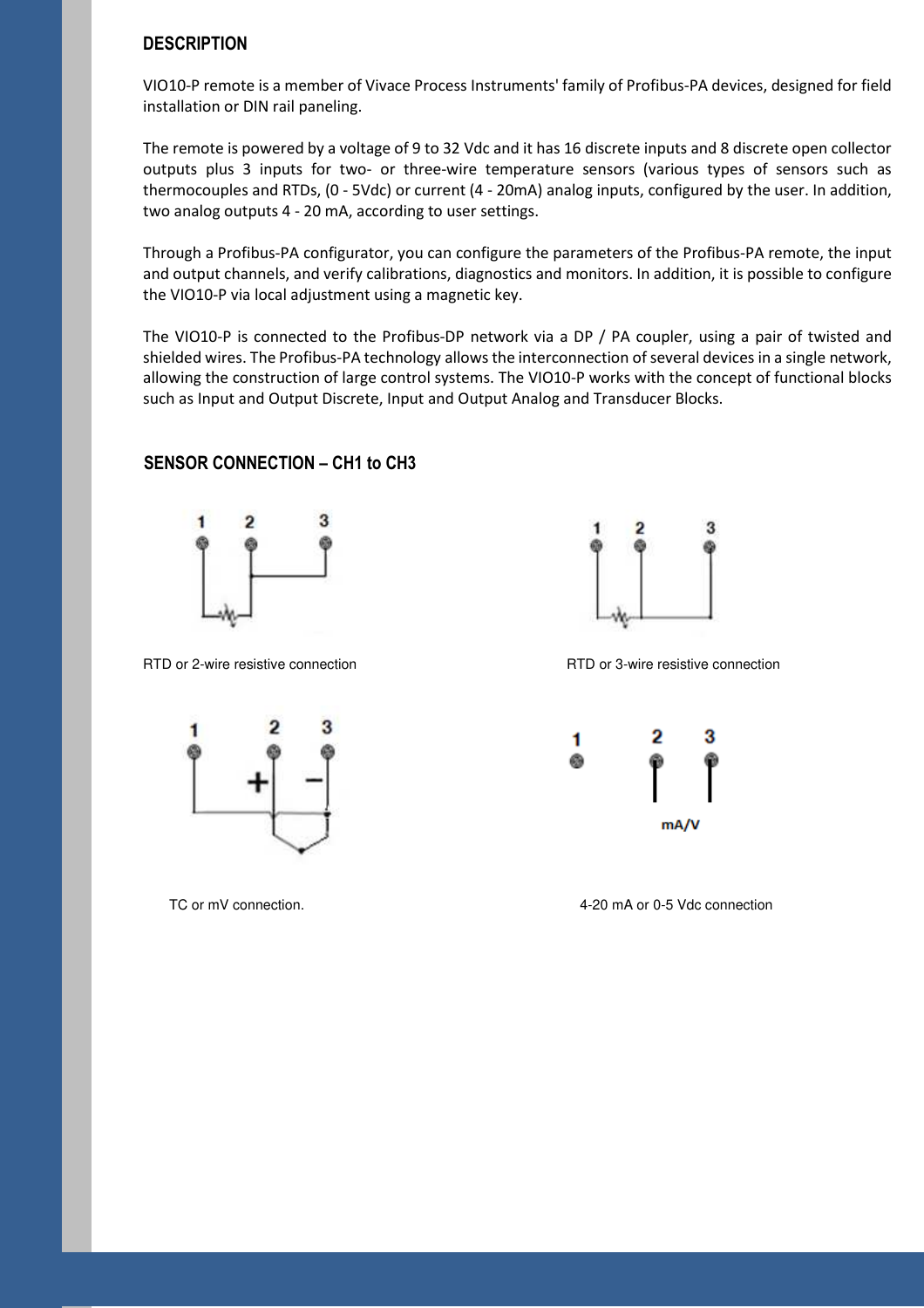#### **CONNECTING DISCRETE INPUTS**



#### **CONNECTING DISCRETE OUTPUTS**



\* When using 24 Vdc external power for digital outputs (DO1 to DO8), connect the source negative to terminal 9. If the same source is connected to terminals 27 and 28, it will not be necessary to connect terminal 9, since this connection is already made internally in the VIO10 circuit.

#### **CONNECTION OF ANALOG INPUTS**

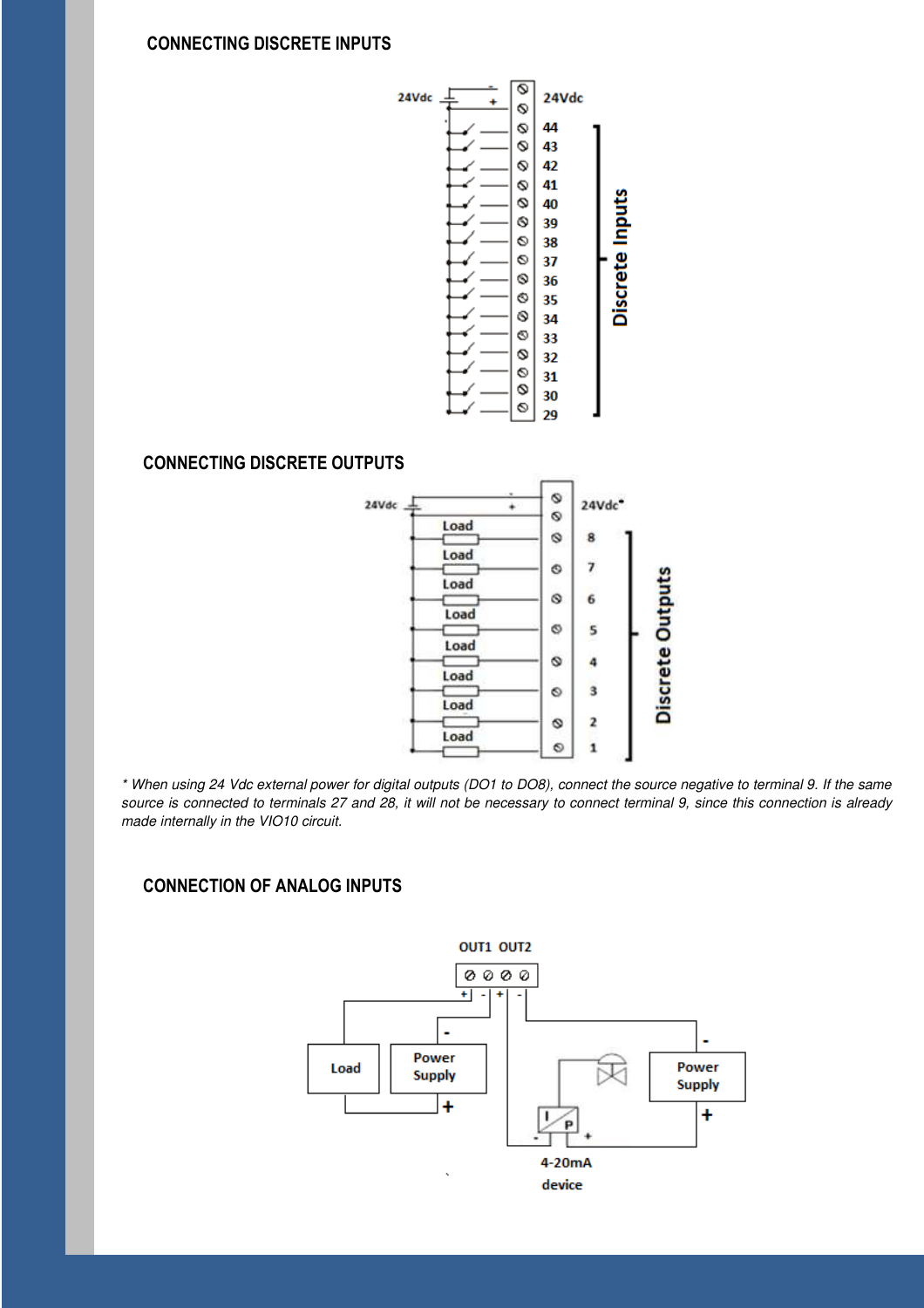#### **CONNECTION OF ANALOG INPUTS (CH1, CH2 and CH3)**



4 wires 4-20mA or 0-20mA devices



0-5Vdc Sensors



CH<sub>1</sub>

10 11 12

 $000$ 

L,

l+

0-5Vdc





#### **User Application**



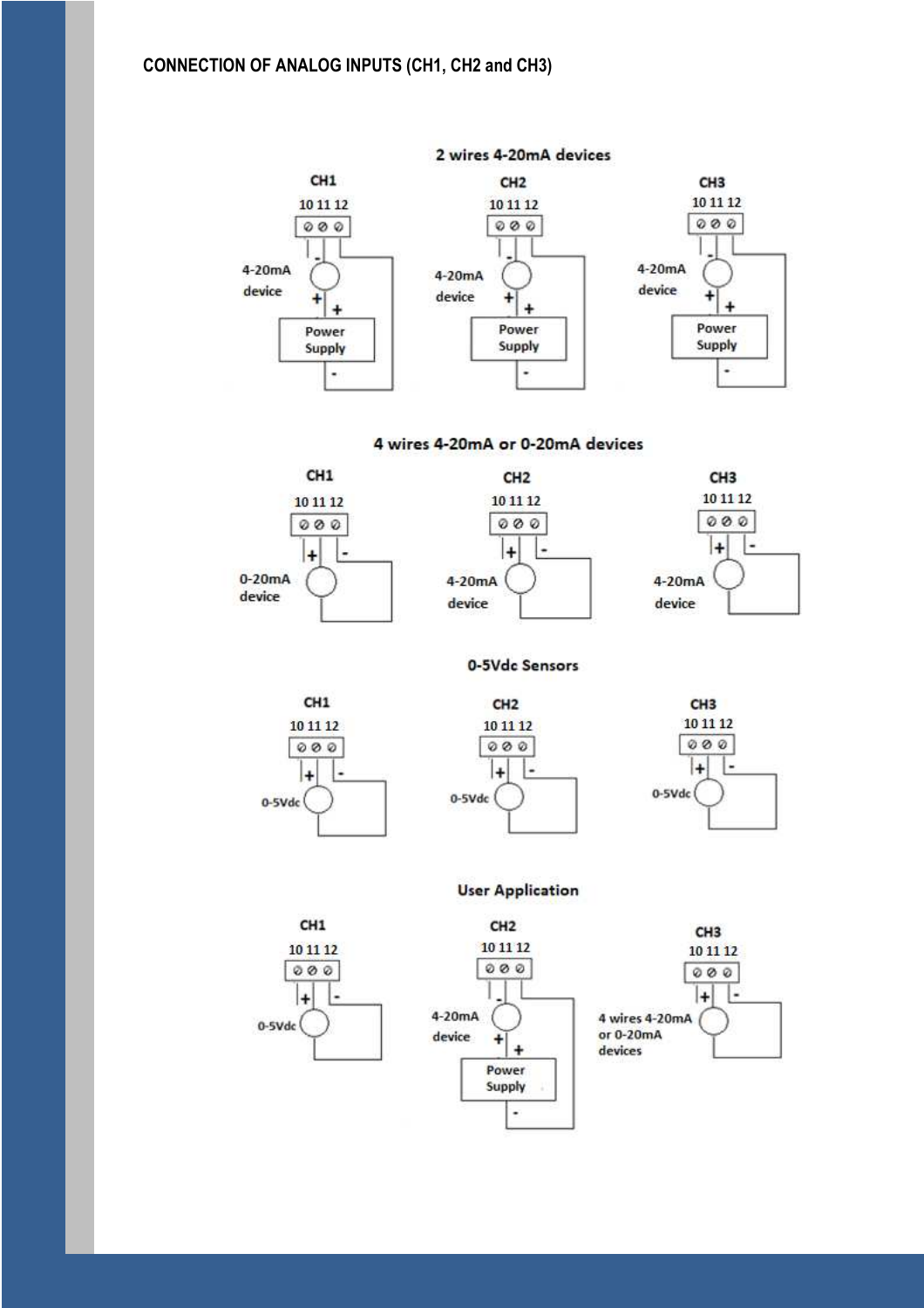## **SENSOR TYPES**

| <b>SENSOR OPTION</b>        | <b>REFERENCE</b>                     | <b>INPUT RANGE (°C)</b> | MINMUM SPAN ("C) | <b>ACCURACY PC)</b> |
|-----------------------------|--------------------------------------|-------------------------|------------------|---------------------|
| Pt100 (a=0.00385)           | <b>IEC751</b>                        | -200 to 850             | 10               | 0.10                |
| Pt200 (a=0.00385)           | <b>IEC751</b>                        | -200 to 850             | 10               | 0.50                |
| Pt500 (c=0.00385)           | <b>IEC751</b>                        | $-200$ to $850$         | 10               | 0.20                |
| Pt1000 ( $\alpha$ =0.00385) | <b>IFC751</b>                        | $-200$ to $300$         | 10               | 0.20                |
| Pt100 (o=0.003916)          | <b>JIS1604</b>                       | $-200$ to $645$         | 10               | 0.15                |
| Pt200 (a=0.003916)          | <b>JIS1604</b>                       | -200 to 645             | 10               | 0.70                |
| Ni120                       | Edison Curve#7                       | -70 to 300              | 10               | 0.08                |
| Cu10                        | Edison Copper Winding #15 -50 to 250 |                         | 10               | 1.00                |

**RTD** – Temperature sensor based on resistance for 2 or 3-wire connection.

**TC** – Temperature sensor based on milivoltage for 2-wire connection.

| <b>SENSOR OPTION</b>  | <b>REFERENCE</b>    | <b>INPUT RANGES (°C)</b> | MINIMUM SPAN("C) | <b>ACCURACY ("C)</b> |
|-----------------------|---------------------|--------------------------|------------------|----------------------|
| Thermocouple B        | <b>IEC584</b>       | 100 to 1820              | 25               | 0.75                 |
| Thermocouple E        | <b>IEC584</b>       | -50 to 1000              | 25               | 0.20                 |
| Thermocouple J        | <b>IEC584</b>       | $-180$ to $760$          | 25               | 0.25                 |
| <b>Thermocouple K</b> | <b>IEC584</b>       | -180 to 1372             | 25               | 0.25                 |
| Thermocouple N        | IEC584              | -200 to 1300             | 25               | 0.40                 |
| Thermocouple R        | <b>IEC584</b>       | 0 to 1768                | 25               | 0.60                 |
| Thermocouple S        | <b>IEC584</b>       | 0 to 1768                | 25               | 0.50                 |
| Thermocouple T        | <b>IEC584</b>       | -200 to 450              | 25               | 1.00                 |
| Thermocouple L        | DIN43710            | -200 to 900              | 25               | 0.35                 |
| Thermocouple U        | DIN43710            | $-200$ to $600$          | 25               | 0.35                 |
| Thermocouple W3       | <b>ASTM E988-96</b> | 0 to 2000                | 25               | 0.70                 |
| Thermocouple W5       | <b>ASTM E988-96</b> | 0 to 2000                | 25               | 0.70                 |
| Thermocouple L        | <b>GOST R 8.585</b> | -200 to 800              | 25               | 0.45                 |

**Ohm or mV** – Linear resistive or milivoltage sensor for 2 or 3-wire connection.

| <b>SENSOR OPTION</b> | <b>INPUT RANGES</b> | <b>ACCURACY</b> |
|----------------------|---------------------|-----------------|
| mV Input             | -10 mV to 100 mV    | $0.015$ mV      |
| Ohm Input            | 0 Ohm to 2000 Ohm   | 0.45 Ohm        |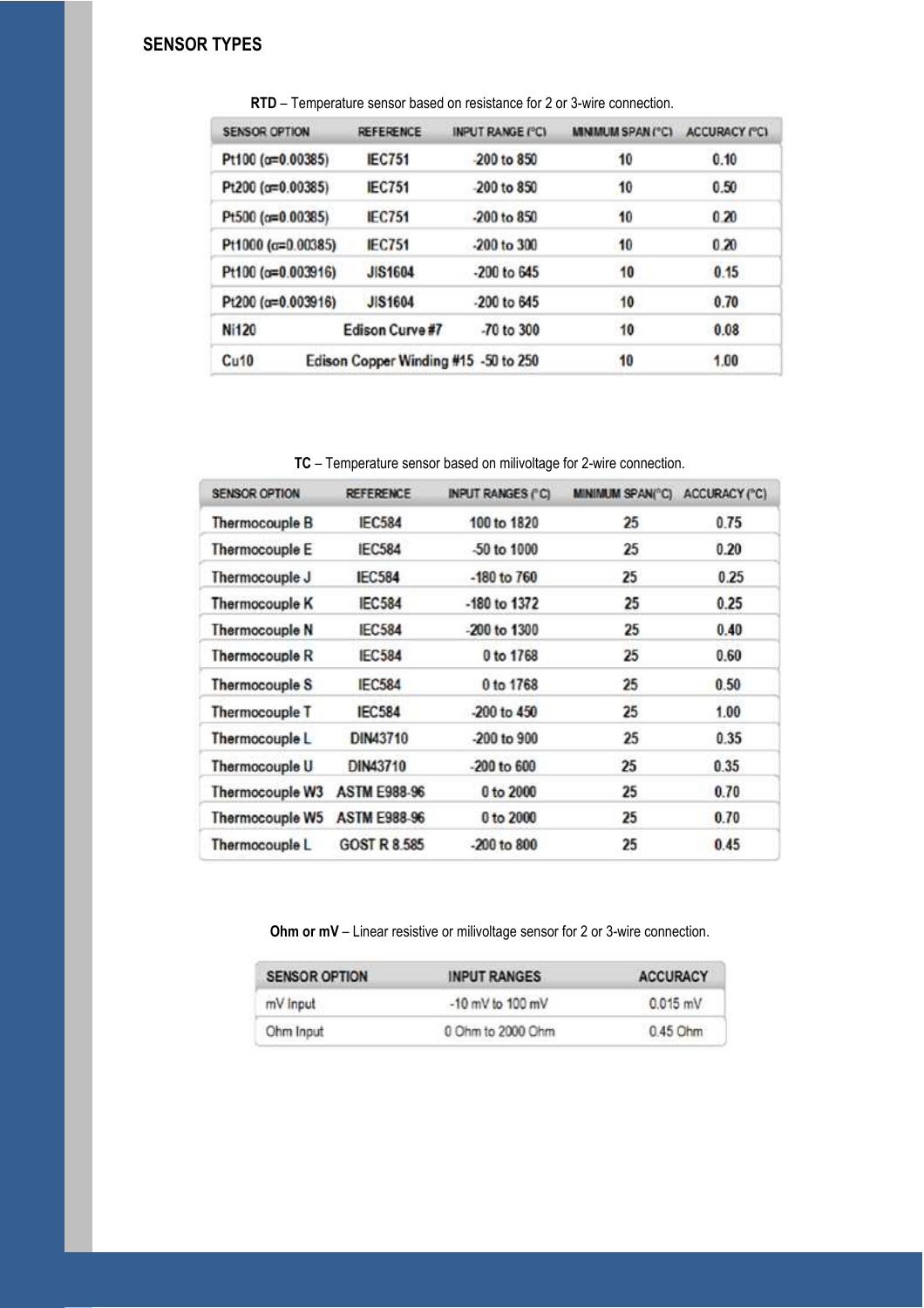## **TECHNICAL AND PHYSICAL SPECIFICATIONS**

| Accuracy                                                                        | Temperature: According to Tables Above Inputs / Outputs: ± 0.1%<br>Span calibrated                                                                                                                                                                              |
|---------------------------------------------------------------------------------|-----------------------------------------------------------------------------------------------------------------------------------------------------------------------------------------------------------------------------------------------------------------|
| Supply Voltage / Quiescent Current Output<br><b>Load Limit</b>                  | 9 to 32 Vcc, no polarity / 12 mA                                                                                                                                                                                                                                |
| Protocol of Communication / Function Block                                      | Profibus-PA /<br>16 Discrete Input (DI)<br>08 Discrete Output (DO)<br>03 Analog Input (AI)<br>02 Analog Output (AO)                                                                                                                                             |
| Certification in Hazardous Area                                                 | Intrinsically Safe (pending)                                                                                                                                                                                                                                    |
| Ambient Temperature Limit                                                       | -20 to 70°C                                                                                                                                                                                                                                                     |
| Configuration                                                                   | Remote configuration through tools based on EDDL or FDT / DTM.<br>Local configuration via magnetic key.                                                                                                                                                         |
| Mounting                                                                        | In field or panel, using DIN rail                                                                                                                                                                                                                               |
| Degree of Protection                                                            | <b>IP20</b>                                                                                                                                                                                                                                                     |
| Type of Electrical Insulation (between Profibus-<br>PA bus, inputs and outputs) | Galvanic Isolation, 1,5 kVac                                                                                                                                                                                                                                    |
| <b>Housing Material</b>                                                         | Aluminum / Plastic                                                                                                                                                                                                                                              |
| Approximate weight                                                              | 500 <sub>g</sub>                                                                                                                                                                                                                                                |
| Discrete Inputs                                                                 | 16 Inputs                                                                                                                                                                                                                                                       |
|                                                                                 | Typical external power supply: 24 Vdc (18 to 30 Vdc, maximum<br>consumption 120mA)                                                                                                                                                                              |
|                                                                                 | Optical Isolation of 5,000 Vac.                                                                                                                                                                                                                                 |
|                                                                                 | Level in ON state (True Logical) 15 - 30 Vdc.                                                                                                                                                                                                                   |
|                                                                                 | Level in OFF state (Logical False) 0 - 5 Vdc                                                                                                                                                                                                                    |
|                                                                                 | Typical Impedance 3.9 k $\Omega$ .                                                                                                                                                                                                                              |
| <b>Discrete Outputs</b>                                                         | 8 Outputs: NPN transistors, open collector. They work with relays,<br>solenoids and other DC loads with maximum current of 0.5 A per<br>output. All outputs share the same ground and are isolated from each<br>other, as well as from the Profibus-PA network. |
|                                                                                 | Typical external power supply 24 Vdc (18 to 30 Vdc, max. 40mA) -<br>same source of inputs, 24Vdc                                                                                                                                                                |
|                                                                                 | Optical Isolation of 5,000 Vac                                                                                                                                                                                                                                  |
|                                                                                 | Maximum switching voltage: 30 Vdc                                                                                                                                                                                                                               |
|                                                                                 | Maximum Saturation Voltage: 0.55 V at 0.5 A                                                                                                                                                                                                                     |
|                                                                                 | Maximum Output Current: 0.6 A                                                                                                                                                                                                                                   |
|                                                                                 | Indication logic: ON when the transistor is on.                                                                                                                                                                                                                 |
|                                                                                 | Power-Up Condition: OFF                                                                                                                                                                                                                                         |
|                                                                                 | Thermal Protection: Thermal Shutdown: 150-200 ° C; Thermal<br>Hysteresis 10 at 25 ° C; Over current protection: 1.3 A at 24 Vdc<br>maximum                                                                                                                      |
|                                                                                 | * With inductive loads use RC filters or diode in reverse mode as filter.                                                                                                                                                                                       |